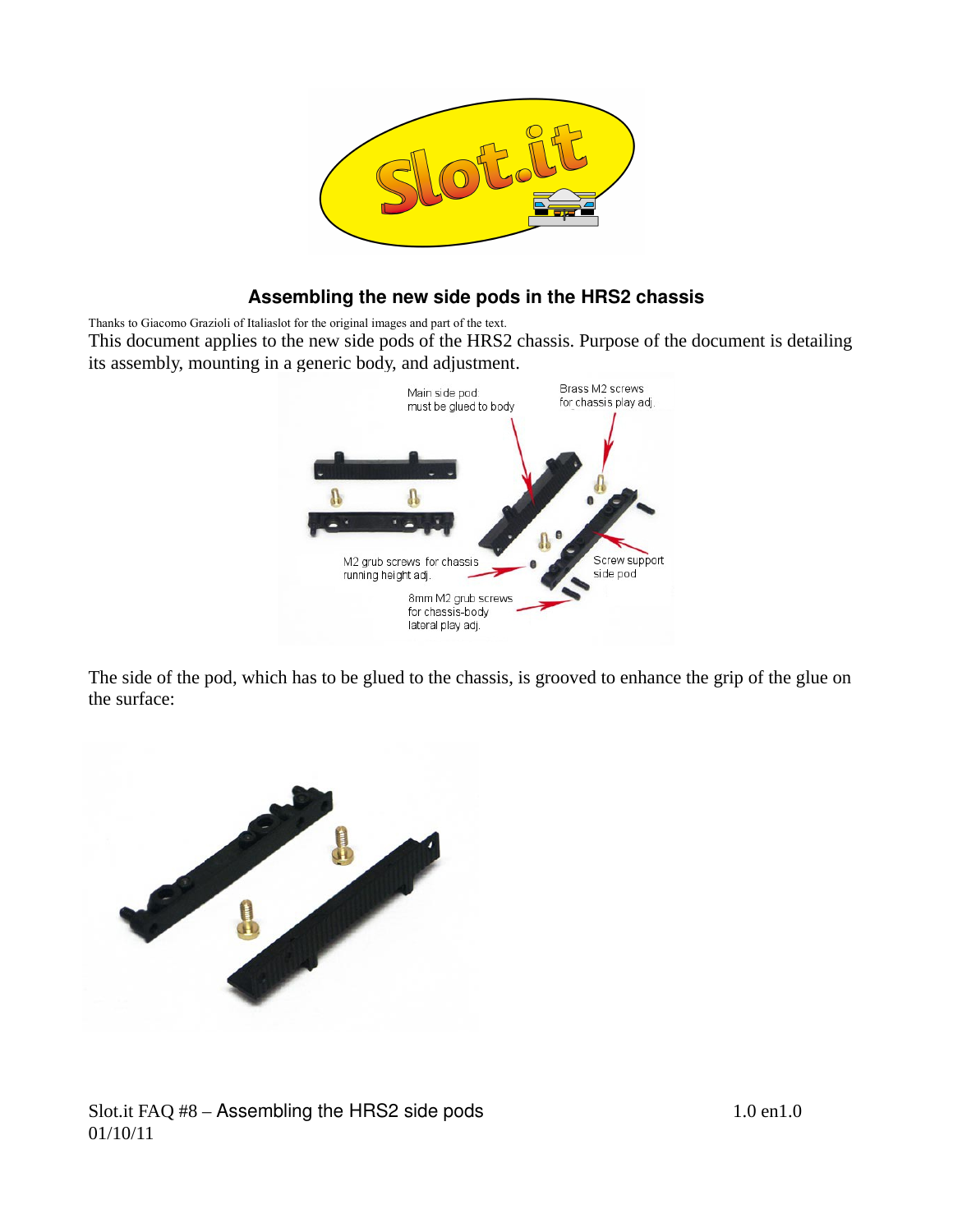Completely assemble the side pods with the brass screws (two each side) and the long grub screws (three each)



and assemble it in the selected chassis:



The brass screws should be tightened, so as to leave no play between the two halves of the side pods.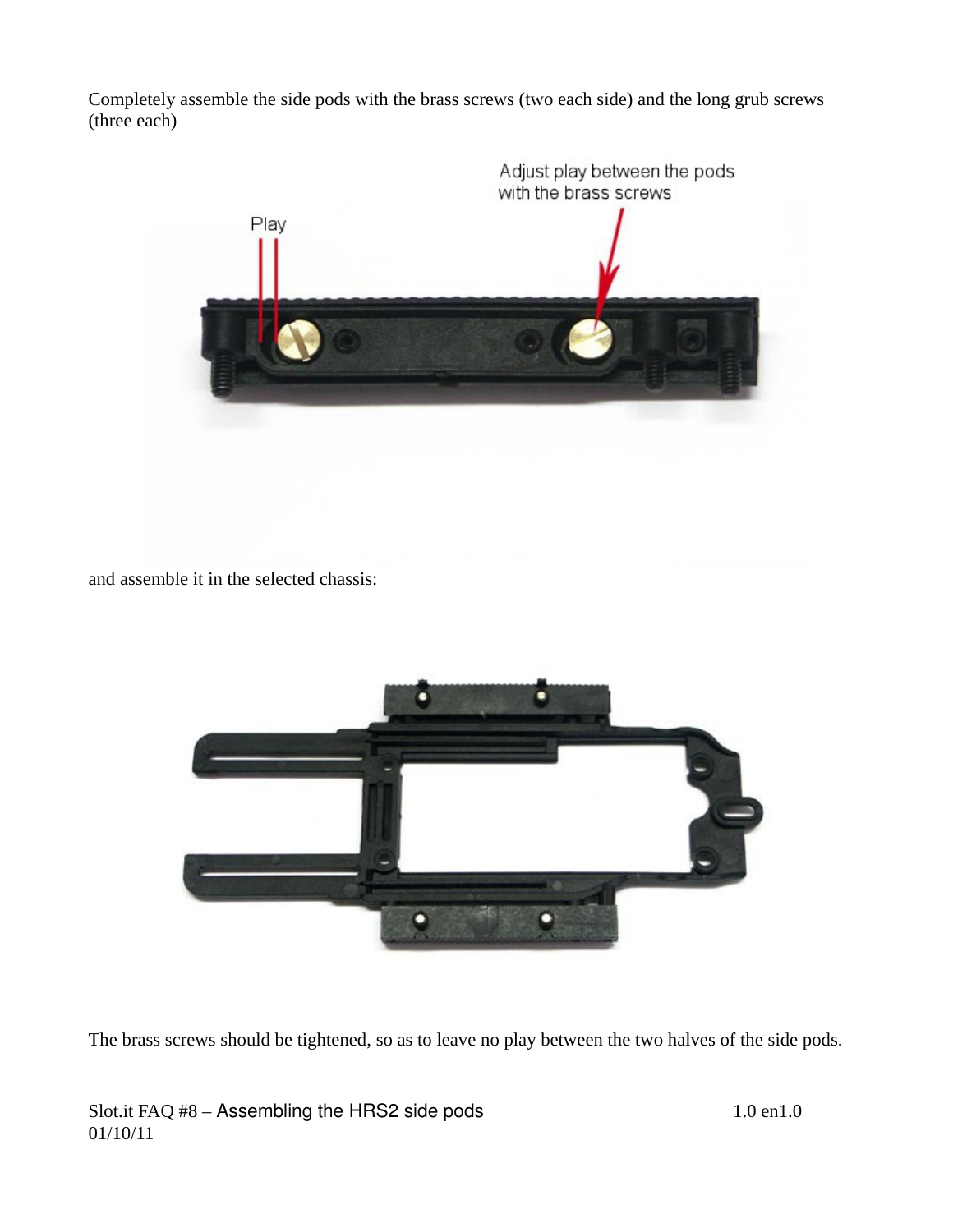Now, place the semi-assembled chassis inside the body of the model



and adjust the overall width of the chassis to the width of the model itself, by setting the 8mm grub screws' position:

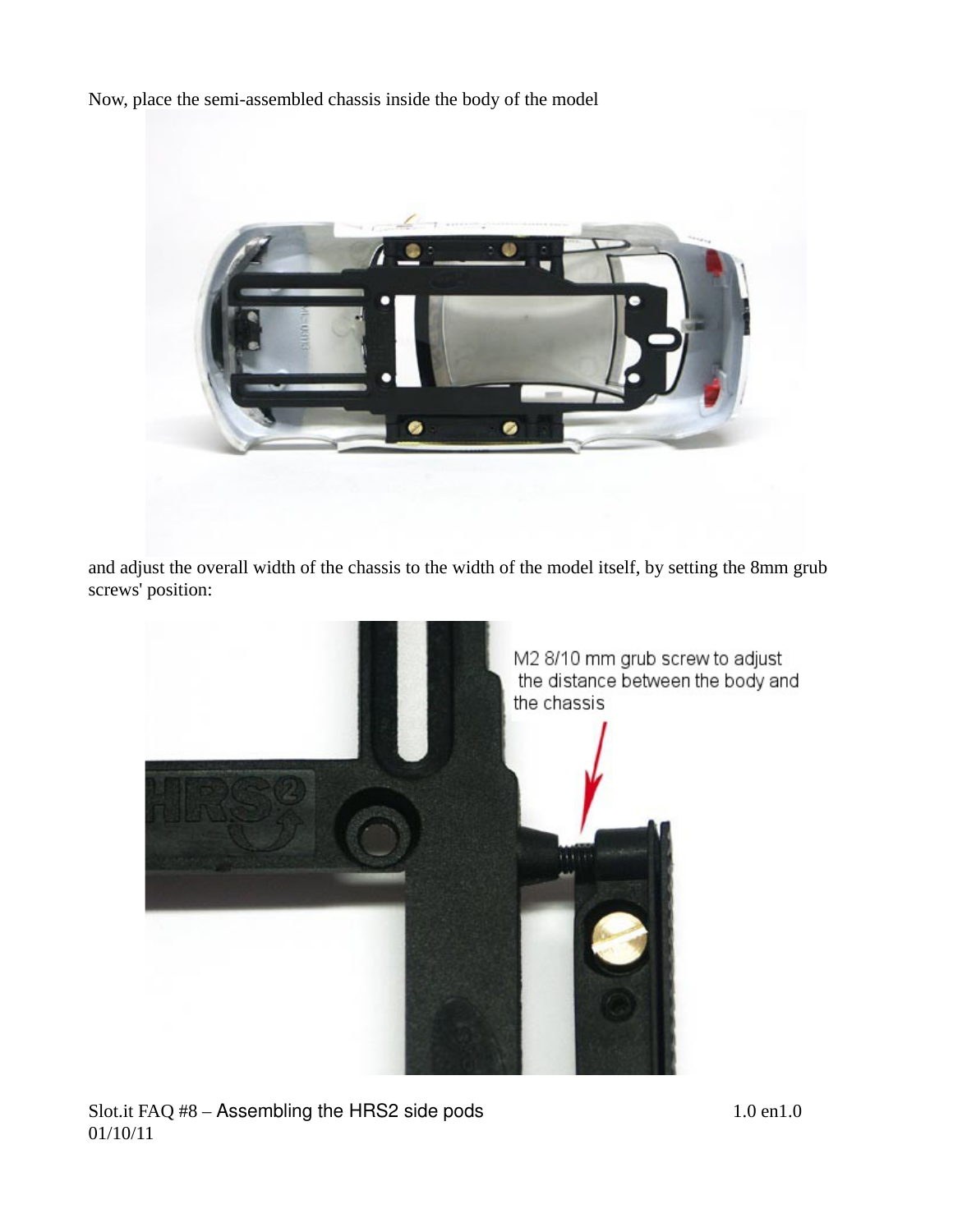

It is now time to assemble the HRS2 chassis with motor pod, wheels, and pickup, and roughly adjust the chassis wheelbase and pickup position to the final specification. What is really important now is to place the rear wheels exactly in the center of the rear wheel arch.

Once you are happy with the placement, with a tiny drop of cyan glue, preliminary bond the side pods to the body - this will be the final position of the pods. Wait until the glue sets, unscrew the pod's brass screws, and remove the chassis, leaving the 'L' shaped part of the pods, just glued, in place.

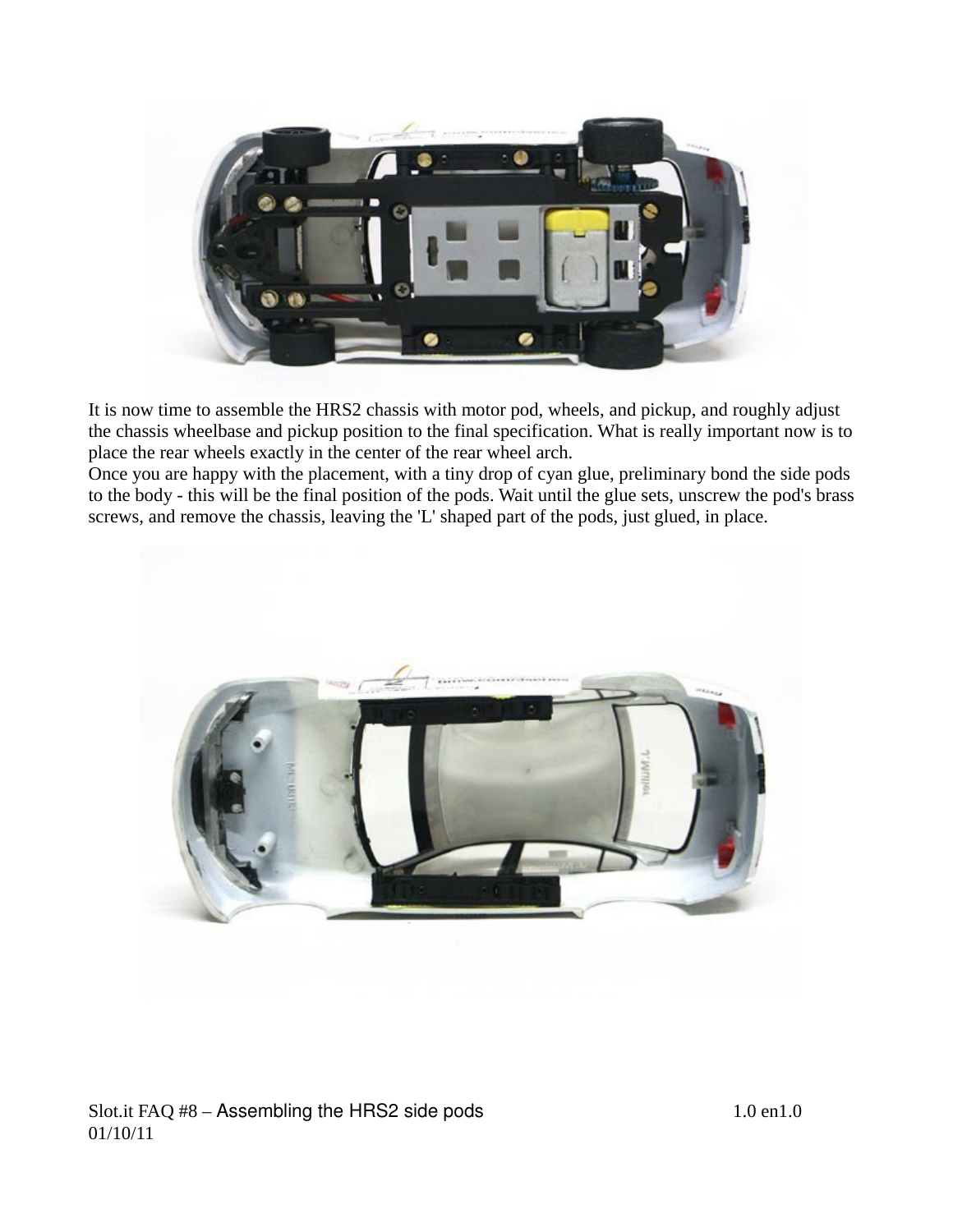Now, with epoxy resin or other glue of your choice, bond the 'L' shaped bars permanently to the body. Cyan glue is not recommended for this operation as it is quite fragile in case of hard hit on the flexible plastic.

Once this is done and set, the riding height of the body can be adjusted by means of the three 3mm grub screws as described by the picture:



Slot.it FAQ #8 – Assembling the HRS2 side pods 1.0 en1.0 01/10/11

: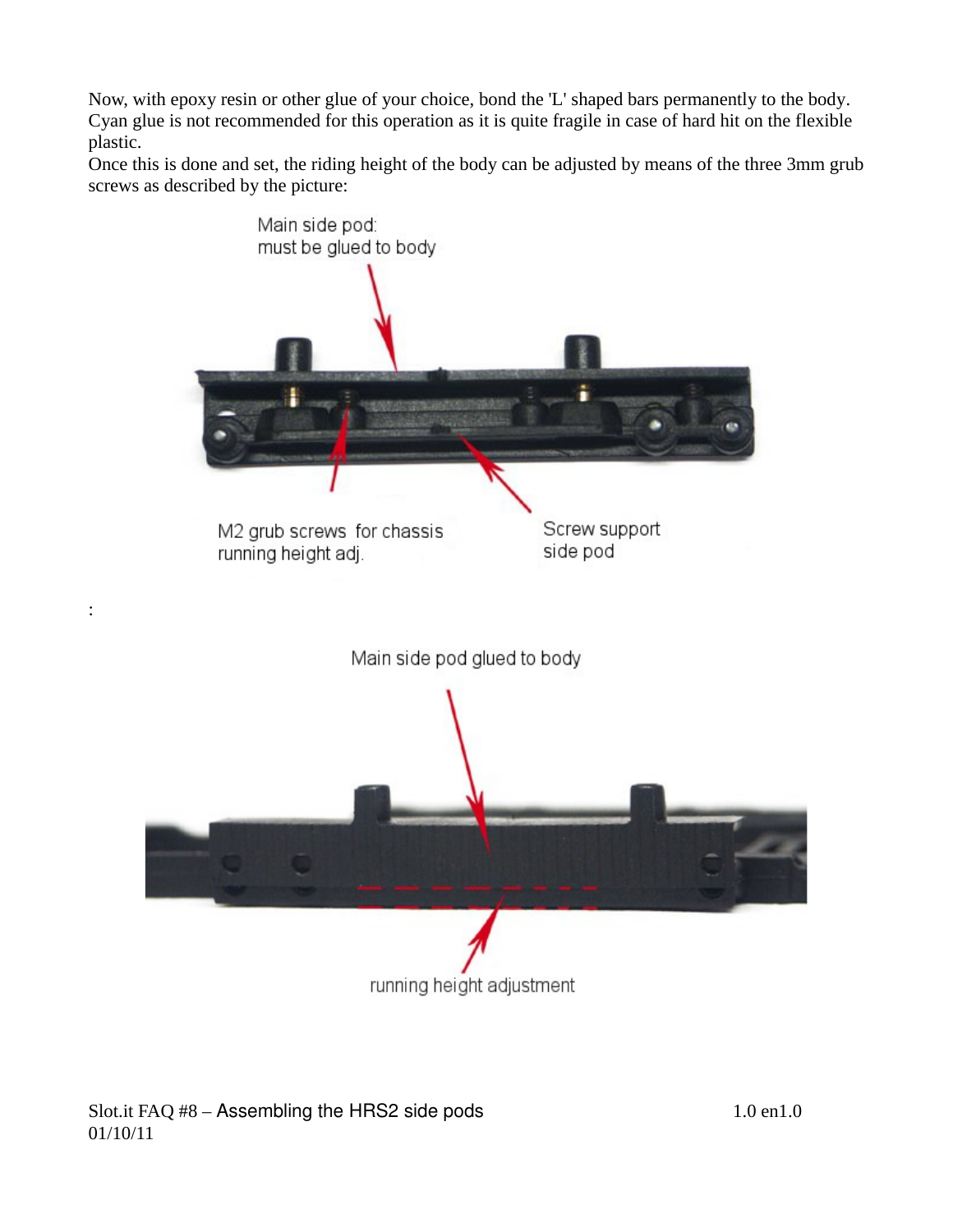